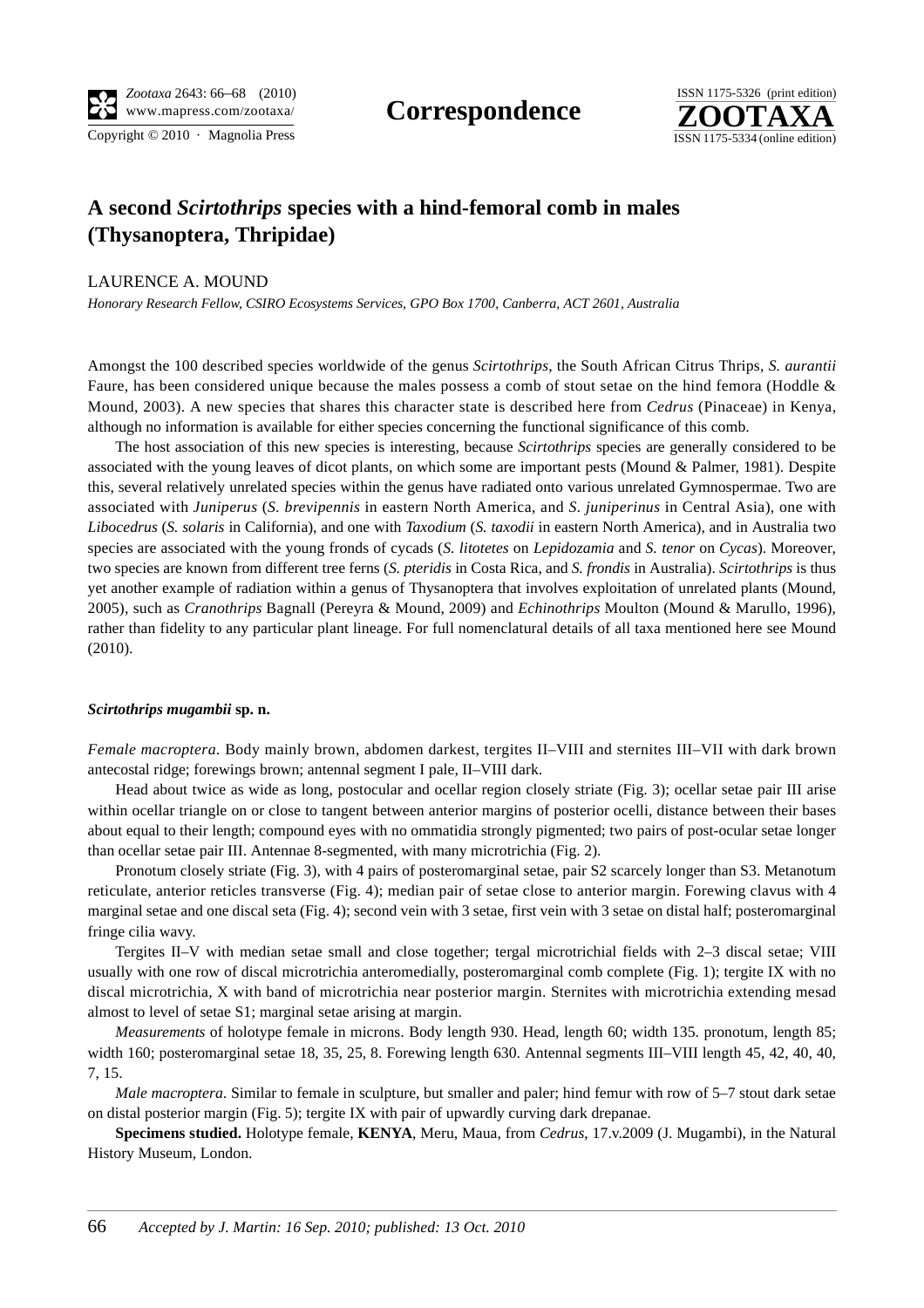

**FIGURES 1–5.** *Scirtothrips mugambi* **sp. n. (1)** Tergites VI–X. **(2)** Antenna. **(3)** Head and pronotum. **(4)** Mesonotum and metanotum. **(5)** Male hind femora.

Paratypes, 2 males, 10 females, in the National Museum of Kenya, Nairobi, the Natural History Museum, London, and the Australian National Insect Collection, Canberra.

**Comments.** The only available keys to the species of *Scirtothrips* from Africa (Faure, 1925; Bailey, 1964) are based largely on colour and silhouette characters such as setal lengths. Subsequent studies have emphasised the importance of surface structure in the recognition of species in this genus (Mound, 1968; Mound & Palmer, 1981; Hoddle & Mound, 2003). Despite the lack of detailed information in the descriptions of the African species it is clear that this new species can be distinguished from the previously named species; from *spinosus* Faure by the shorter pronotal setae; from *zuluensis* Faure by the few setae on the forewing second vein; from *fulleri* Faure by the fewer setae on the tergal microtrichial fields; from *combreti* Faure by the uniformly coloured forewings; from *africanus* Faure and *aurantii* Faure by the dark tergites; and from *kenyensis* Mound by the forewing wavy marginal cilia and the shorter pronotal setae. Only two species, *aurantii* and *mugambii*, are known to have the remarkable comb of stout setae on the hind femora of males, but in *aurantii* the microtrichia extend fully across the sternites and this suggests that these two are not closely related. The reticulate sculpture on the metanotum and the lack of microtrichia medially on the sternites might indicate that